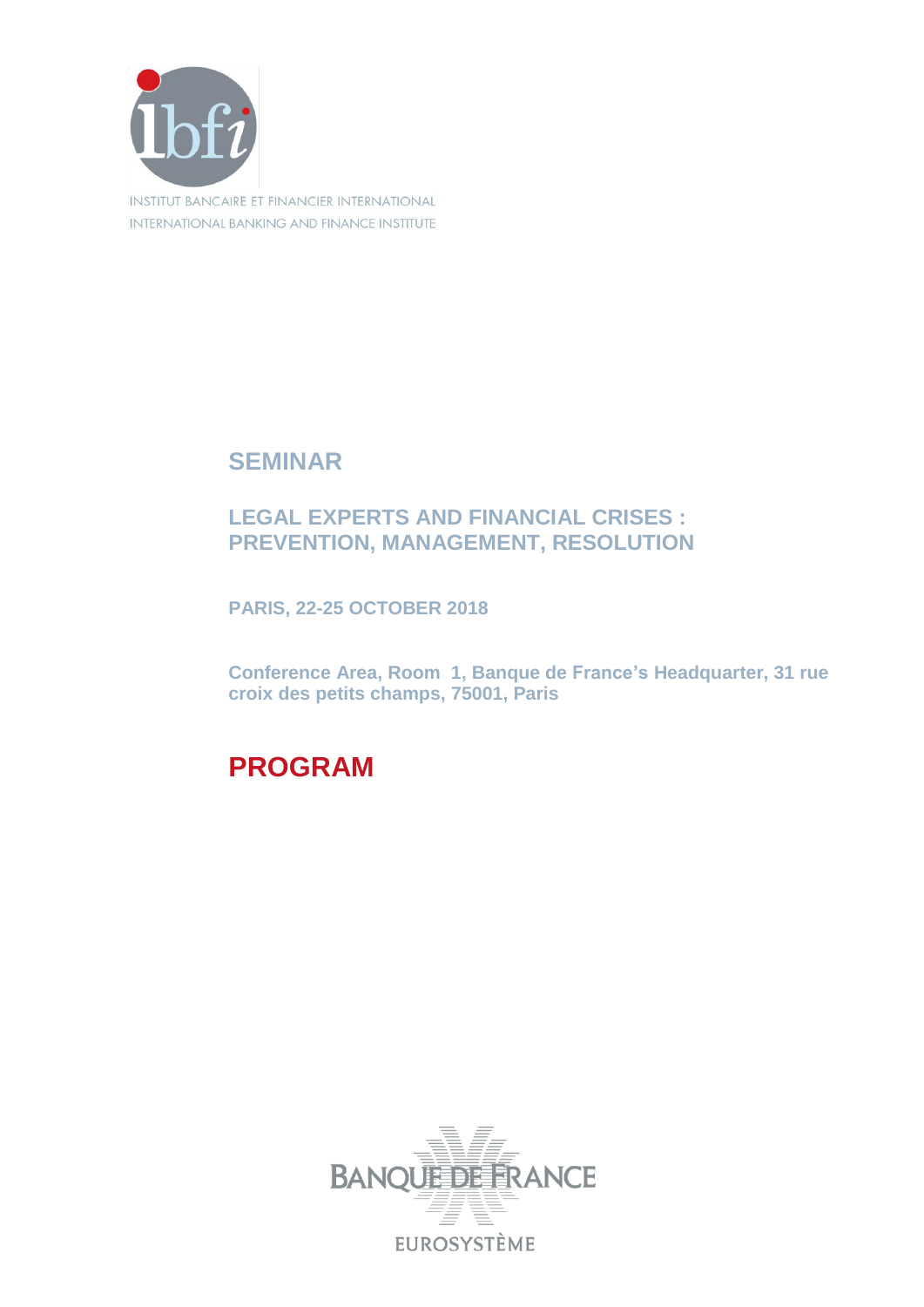| <b>SEMINAR</b> | LEGAL EXPERTS AND FINANCIAL CRISES : PREVENTION, MANAGEMENT, RESOLUTION                                                                                |
|----------------|--------------------------------------------------------------------------------------------------------------------------------------------------------|
|                | <b>MONDAY 22 OCTOBER</b>                                                                                                                               |
|                |                                                                                                                                                        |
| 8.45 a.m.      | Meeting at Conference area, Room 1, Banque de France's Headquarter, 31 rue croix<br>des petits champs, 75001, Paris with Hedi JEDDI and Fabrice ZANCAN |
| 9.00 a.m.      | <b>Welcome remarks and introduction of participants</b>                                                                                                |
| 9.30 a.m       | <b>Presentation of the IBFI</b>                                                                                                                        |
|                | <b>Hedi JEDDI</b><br><b>International Banking and Finance Institute</b><br><b>Banque de France</b>                                                     |
| 9.45 a.m.      | 1. Presentation of the resolution reforms and the main results of the<br>questionnaire                                                                 |
|                | <b>Hedi JEDDI</b><br><b>International Banking and Finance Institute</b><br><b>Banque de France</b>                                                     |
| 10.30 a.m.     | Coffee break                                                                                                                                           |
| 11.00 a.m.     | 2. ACPR crisis prevention and management powers                                                                                                        |
|                | <b>Laurent SCHWEBEL</b>                                                                                                                                |
|                | <b>Head od Division</b><br><b>Institutional affairs and Public Law Division</b><br><b>Prudential Supervision and Resolution Authority (ACPR)</b>       |
| 12.30 p.m.     | Lunch at Macéo                                                                                                                                         |
| 2.00 p.m.      | 3. Participating countries' presentations                                                                                                              |
|                |                                                                                                                                                        |
| 3.30 p.m.      | Coffee break                                                                                                                                           |
| 4.00 p.m.      | 4. The Reform of Bank Creditor Hierarchy in the EU                                                                                                     |
|                | <b>Amélie CHAMPSAUR</b><br>Partner                                                                                                                     |
|                | <b>Cleary Gottlieb Steen &amp; Hamilton (Paris)</b>                                                                                                    |
| 5.30 p.m.      | End of the session - Departure by coach and guided tour of Paris                                                                                       |
| 7.00 p.m.      | Dinner at restaurant, Les Ombres                                                                                                                       |
| 9.15 p.m.      | Return to Banque de France                                                                                                                             |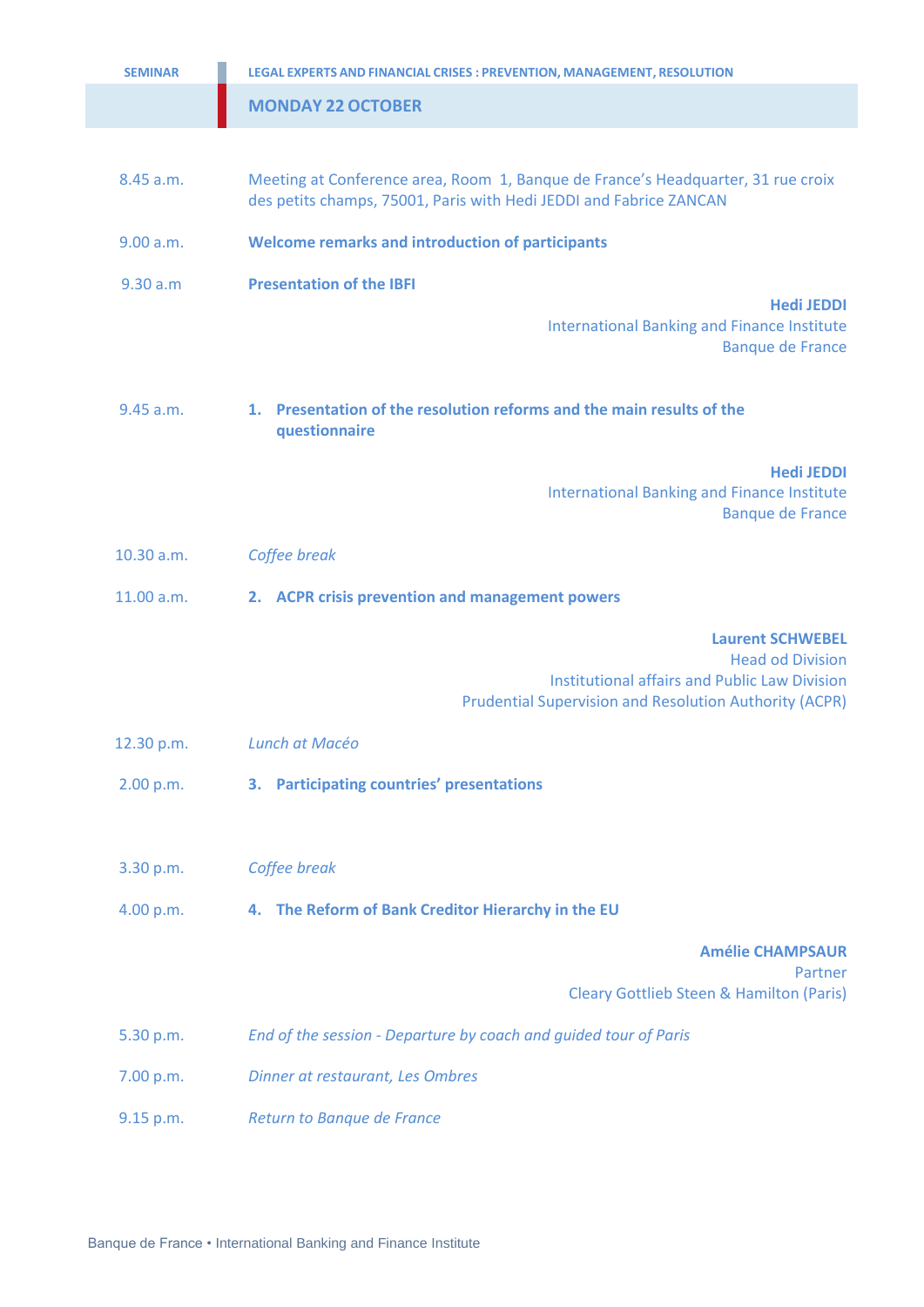| <b>SEMINAR</b> | LEGAL EXPERTS AND FINANCIAL CRISES : PREVENTION, MANAGEMENT, RESOLUTION                                                                                                                                                                                                                              |
|----------------|------------------------------------------------------------------------------------------------------------------------------------------------------------------------------------------------------------------------------------------------------------------------------------------------------|
|                | <b>TUESDAY 23 OCTOBER</b>                                                                                                                                                                                                                                                                            |
| 9.15 a.m.      | Meeting at Conference area, Room 1, Banque de France's Headquarter, 31 rue croix<br>des petits champs, 75001, Paris with Hedi JEDDI and Fabrice ZANCAN                                                                                                                                               |
| 9.30<br>a.m.   | 5. The new frameworks Total Loss Absorbing Capacity (TLAC) and Minimum<br><b>Requirements for own funds and Eligible Liabilities (MREL)</b><br><b>Eric MOLINA</b><br><b>Head of Division</b><br>Cooperative banks and international affairs Division<br><b>Resolution Directorate</b><br><b>ACPR</b> |
| 11.00 a.m.     | Coffee break                                                                                                                                                                                                                                                                                         |
| 11.30 a.m.     | 6. Bank resolution in Europe: Past, Present and the Future - An Economic and<br><b>Regulatory Perspective</b>                                                                                                                                                                                        |
|                | Karthik BALISAGAR, Managing Director, FTI Consulting<br>Dr. Miguel DE LA MANO, Executive Vice President, Compass Lexecon                                                                                                                                                                             |
| 12.15 p.m.     | <b>7. Panel Discussion</b>                                                                                                                                                                                                                                                                           |
|                | <b>Eric MOLINA, ACPR</b><br>Karthik BALISAGAR, FTI Consulting<br>Dr. Miguel DE LA MANO, Compass Lexicon                                                                                                                                                                                              |
| 1.00 p.m.      | <b>Lunch at Bistrot Valois</b>                                                                                                                                                                                                                                                                       |
| 2.00 p.m.      | 8. Banking Union crisis management framework, key elements and experience                                                                                                                                                                                                                            |
|                | <b>Simona DODARO</b><br><b>Crisis Management Division</b><br><b>DG Micro-Prudential Supervision IV</b><br><b>European Central Bank</b>                                                                                                                                                               |
| 3.30 p.m.      | Coffee break and group photo                                                                                                                                                                                                                                                                         |
| 4.00 p.m.      | 9. European Resolution Framework: organizational and operational aspects                                                                                                                                                                                                                             |
|                | <b>Vincent DECROOCQ</b><br><b>Senior Financial Analyst</b><br><b>Resolution Planning and Decisions, Unit C1</b><br><b>Single Resolution Board</b>                                                                                                                                                    |
| 5.30 p.m.      | End of the session                                                                                                                                                                                                                                                                                   |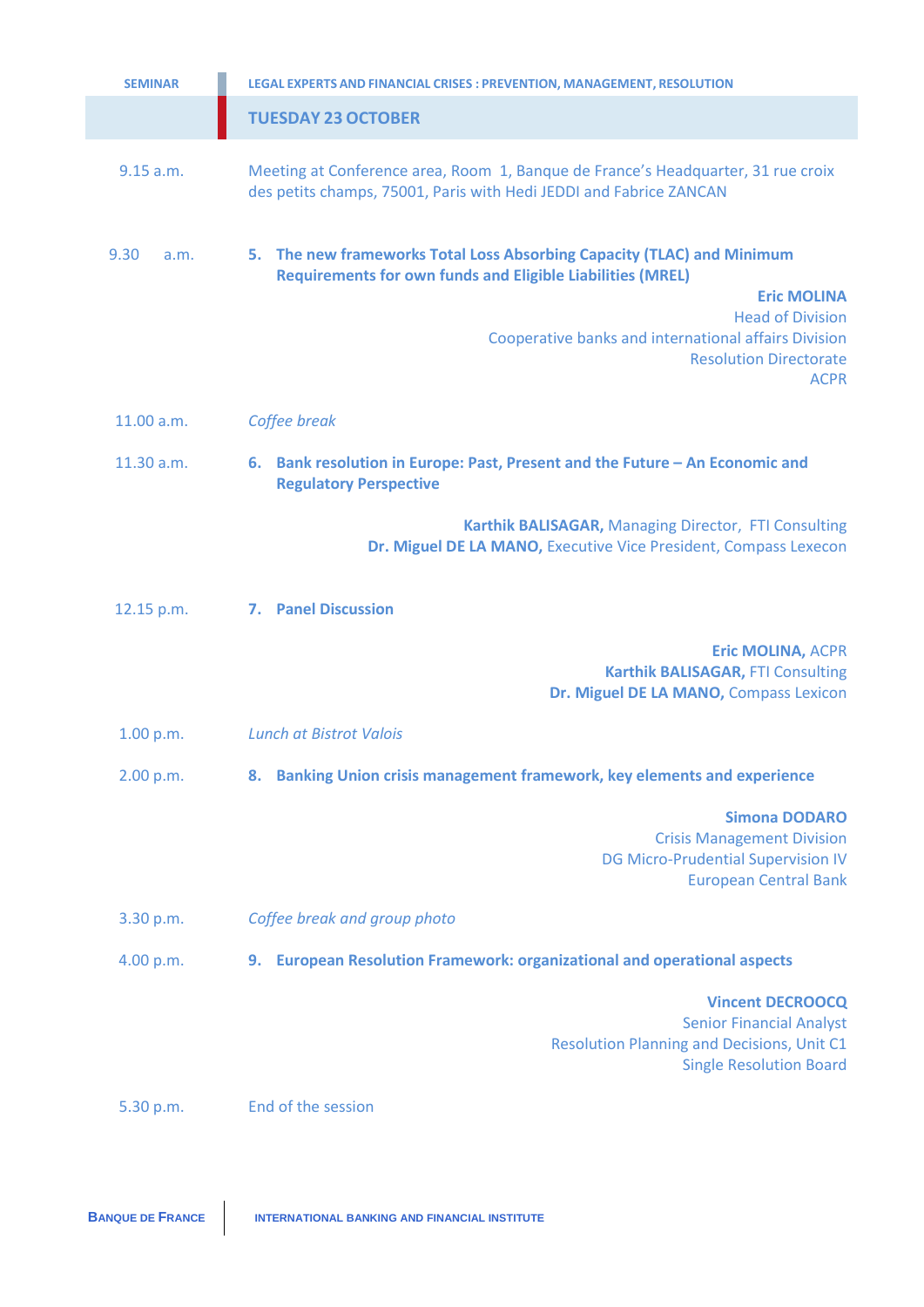| <b>SEMINAR</b> | LEGAL EXPERTS AND FINANCIAL CRISES : PREVENTION, MANAGEMENT, RESOLUTION                                                                                                                 |
|----------------|-----------------------------------------------------------------------------------------------------------------------------------------------------------------------------------------|
|                | <b>WEDNESDAY 24 OCTOBER</b>                                                                                                                                                             |
| 9.15 a.m.      | Meeting at Conference area, Room 1, Banque de France's Headquarter, 31 rue croix<br>des petits champs, 75001, Paris with Hedi JEDDI and Fabrice ZANCAN                                  |
| 9.30 a.m.      | 10. The organization of banking resolution in France                                                                                                                                    |
|                | <b>Corinne PARADAS</b><br><b>Deputy Head of Division</b><br>Public banks and Financing Mechanisms for Resolution and Guarantees Schemes<br><b>Resolution directorate</b><br><b>ACPR</b> |
| 11.00 a.m.     | Coffee break                                                                                                                                                                            |
| 11.30 a.m.     | 11. Recovery plan of BNP Paribas, MREL implementation, Target Setting, Capital<br><b>Raising and Home/Host Issues</b>                                                                   |
|                | <b>Mark VENUS</b><br><b>Head of Recovery &amp; Resolution Planning</b><br><b>BNP Paribas</b>                                                                                            |
| 13.00 p.m.     | Lunch at Willi's Wine Bar                                                                                                                                                               |
| 2.30 p.m.      | 12. A new prudential framework for capital and debt instruments                                                                                                                         |
|                | <b>Alexandre GARCIA</b><br><b>International affairs Department</b><br><b>Prudential Supervision and Resolution Authority (ACPR)</b>                                                     |
| 3.30 p.m.      | Coffee break                                                                                                                                                                            |
| 4.00 p.m.      | 13. Resolution reforms and how to strengthen the financial system: Finance<br><b>Watch's point of view</b>                                                                              |
|                | <b>Christian M. STIEFMUELLER</b><br><b>Finance Watch</b>                                                                                                                                |

5.30 p.m. End of the session